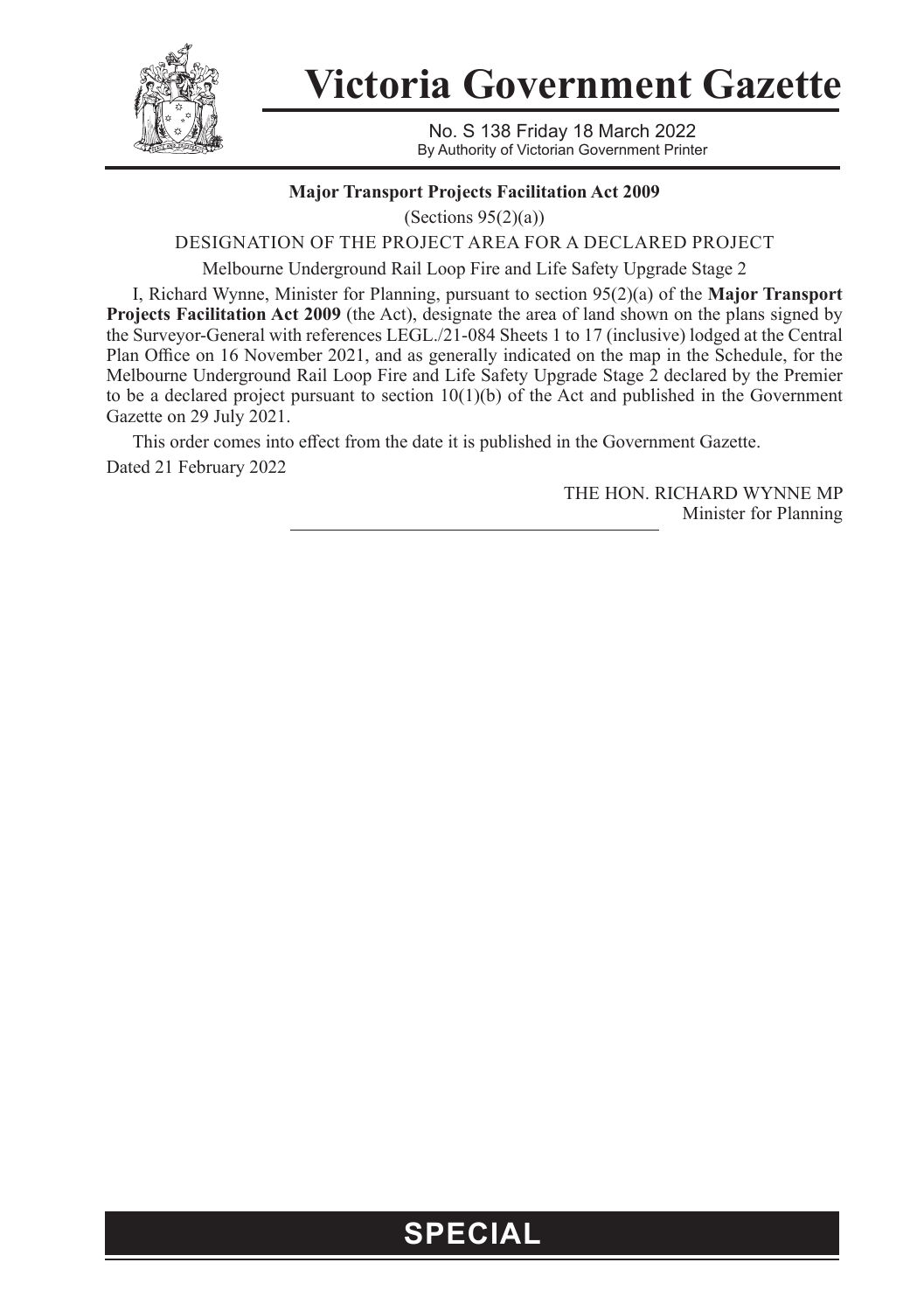

**SCHEDULE SCHEDULE**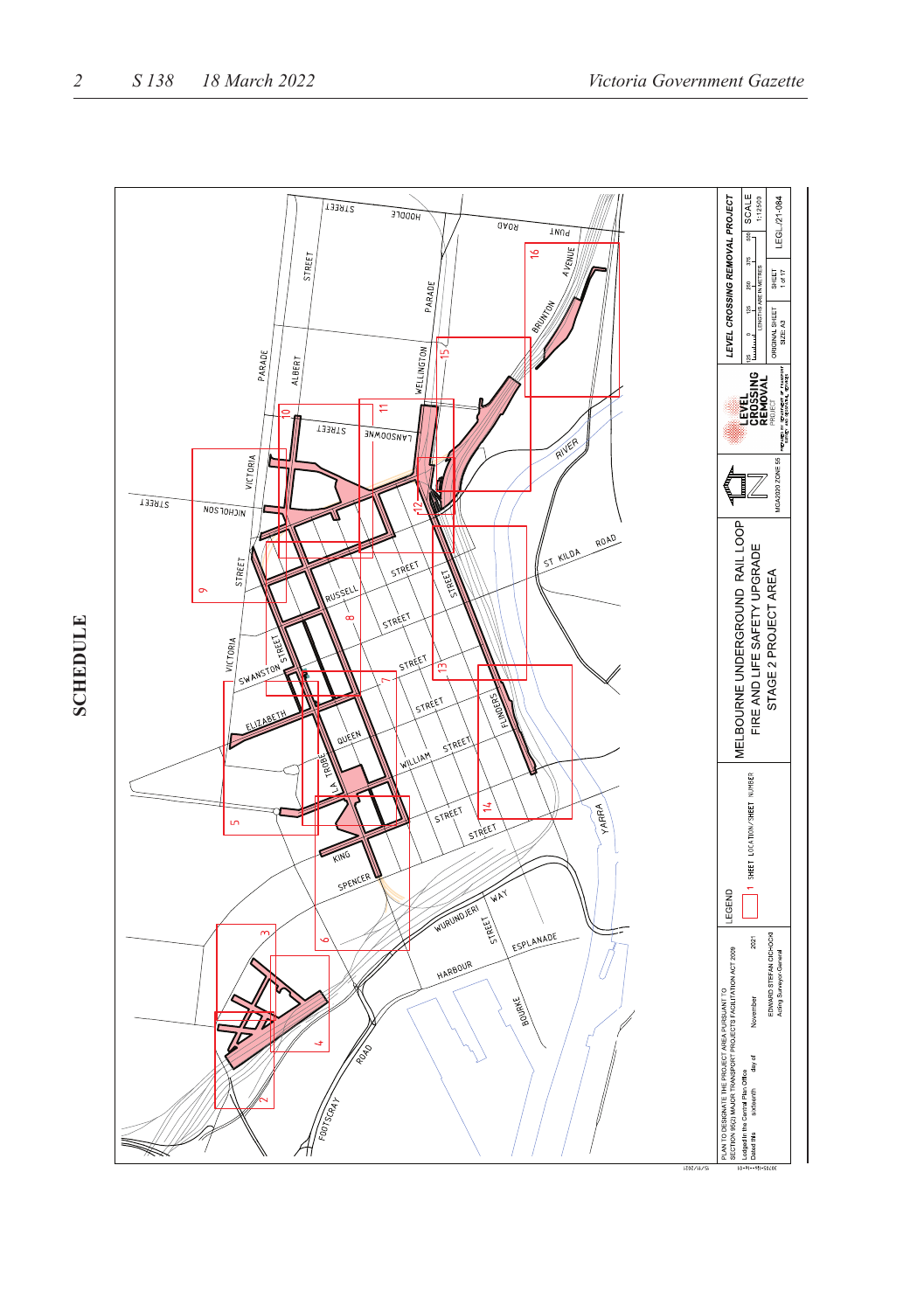This page was left blank intentionally